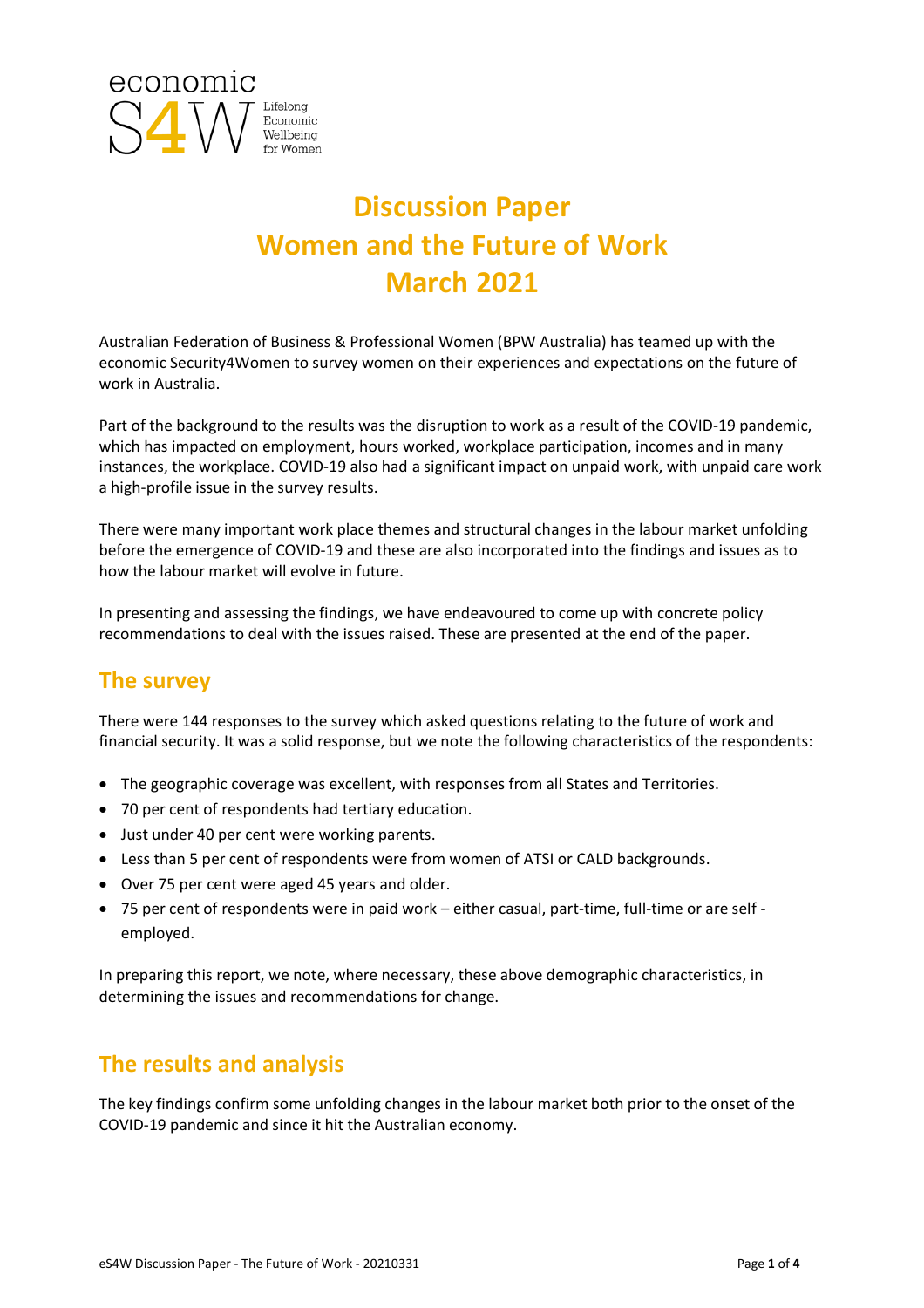

#### **Hours worked:**

In response to the question on the number of hours worked, half of the respondents indicated that they were happy with the current hours they worked, only 10 per cent would prefer to work more hours while a substantial 40 per cent wanted to work fewer hours.

#### **Pay:**

Approximately 70 per cent of respondents thought it 'unfair' that there were large pay gaps in relativity to the skill set of the worker. This reflected the so-called 'gendered pay gap' which shows that most sectors of the economy, with a high proportion of male workers are paid more per hour than sectors with a high proportion of female workers.

90 per cent of respondents did not have confidence that the current policy settings valued caring work and the value of work in women-led sectors at the same rate as non-care work.

In terms of pay reform, 90 per cent of respondents saw there was an opportunity to change this by lifting the value (pay rates) for female dominated industry sectors.

#### **Pandemic and working from home:**

The trend to working from home (remotely) as a result of the COVID-19 pandemic saw respondents judge that the future of work would be at least partly remote. It should be noted that some occupations cannot be undertaken remotely – construction, large parts of health care, transport by way of a few examples.

Only 10 per cent of respondents thought that the future of work would involve no remote working. These could be in the sectors where such work is not possible. The other 90 per cent judged there to be a trend towards some remote working, with a 60 per cent majority judging that 1 or 2 days a week could in future involve remote working. Only 10 per cent thought that work would be fully remote.

#### **Flexibility**

There is a broad range of studies that show how women undertake the bulk of unpaid care of a family, including the impacts of the 'sandwich' generation. This highlights the need for flexibility of work hours in the paid workplace. Traditional face to face full time work places constraints on the ability of many women to undertake both paid work and family care, with the result being a lower workforce participation rate for women.

A significant 90% of survey respondents thought that greater workplace flexibility was important when it came to meeting caring responsibilities.

One of the encouraging results from the survey was that 60 per cent indicated that they were 'very satisfied' with their current workplace flexibility with a further 30 per cent neutral on the question, being neither satisfied nor dissatisfied.

Interestingly, only 10 per cent said they were dissatisfied with the lack of workplace flexibility or that there was no flexibility.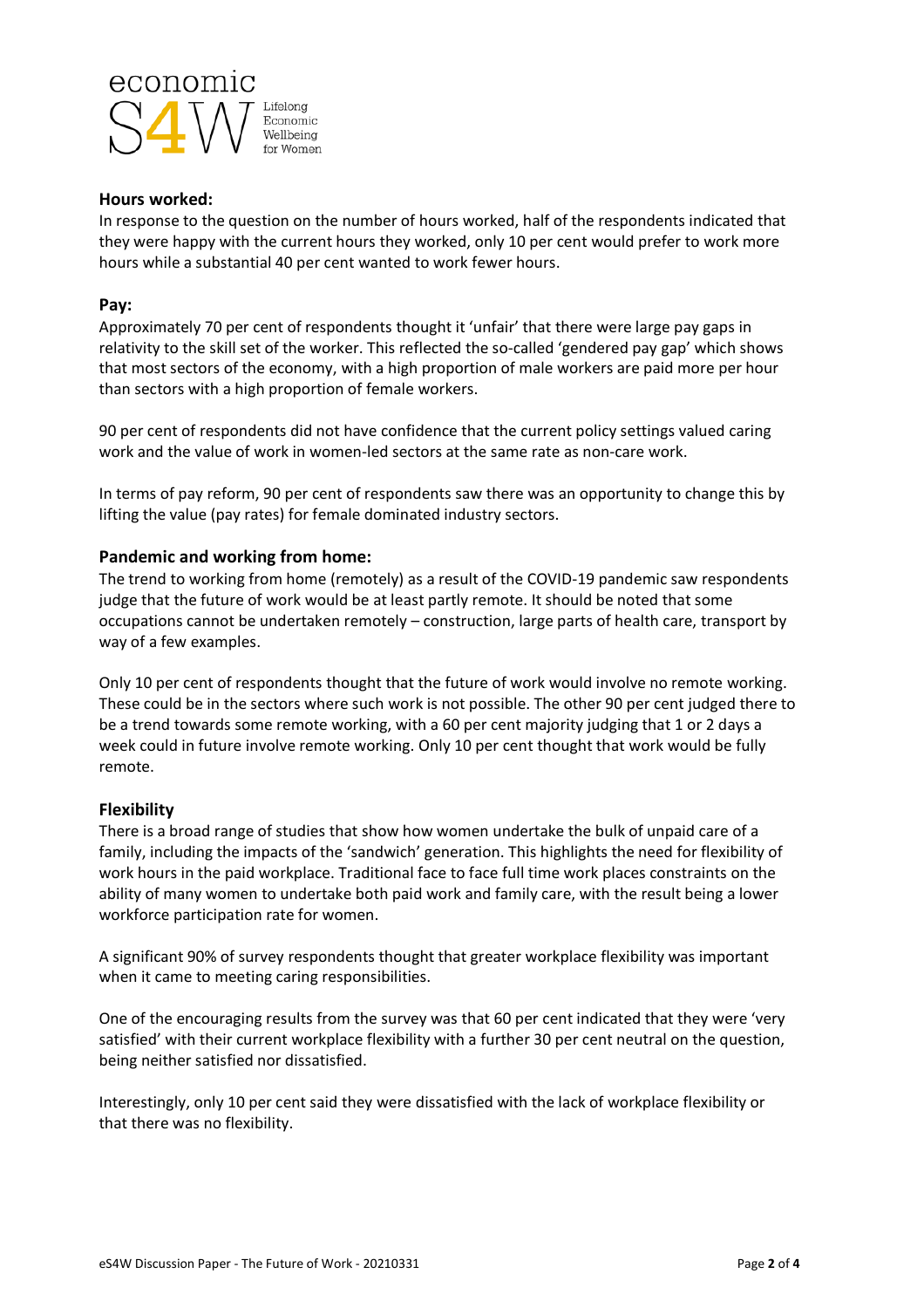

#### **Employment levels:**

The outlook for employment was broadly neutral with roughly equal numbers of respondents indicating the headcount in their work place would increase or decrease over the next 18 months.

At a time when overall unemployment and underemployment rates, particularly for women, are still well above the pre-COVID-19 levels; this is disappointing as it suggests the path towards full employment is still some time away.

#### **Women's workforce participation:**

A particularly interesting aspect of the survey related to women's workforce participation. By way of background, women have a 10 per cent lower workforce participation than men, a gap that is costing the Australian economy tens of billions of dollars each year.

The gap has closed from 20 per cent three decades ago, but for women's economic security to be enhanced, a further increase in female workforce participation is essential.

In terms of the priorities noted by respondents to increase the female participation rate, 80 per cent noted the availability of childcare. This issue has dominated some other work of eS4W and other bodies when looking at ways to increase female participation in paid work.

There was general pessimism about the outlook for childcare reform with just 35 per cent of respondents believing that childcare would be affordable and accessible within the next 5 to 10 years. This is an important and obvious roadblock to boosting female workforce participation and also a constraint on enhancing the economic and financial security of women.

The other major issue cited as a barrier to women's workforce participation, was the growing casualisation of the workforce which was cited by 60 per cent of respondents.

#### **Superannuation:**

The future of work was identified to have another challenge, this time in the form of superannuation savings in retirement.

It remains the case that women, across all age cohorts, have significantly lower superannuation balances than their male counterparts. This is because of the persistently wide gender pay gap, women spending time out of the paid workforce to nurture their children and because the predominance of unpaid care work is undertaken by women.

The survey confirmed eS4W's concerns about superannuation with only 55 per cent of respondents judging that they would retire with enough superannuation so that they would not require the age pension.

#### **Home ownership:**

Home ownership is a critical issue for women in retirement. Without an adequate level of superannuation, having to pay rent on the pension will see many women in, or on the cusp of, poverty.

According to the survey, only 70 per cent indicated that they were confident they would retire owning their own home debt free. The other 30 per cent will face significant financial stress.